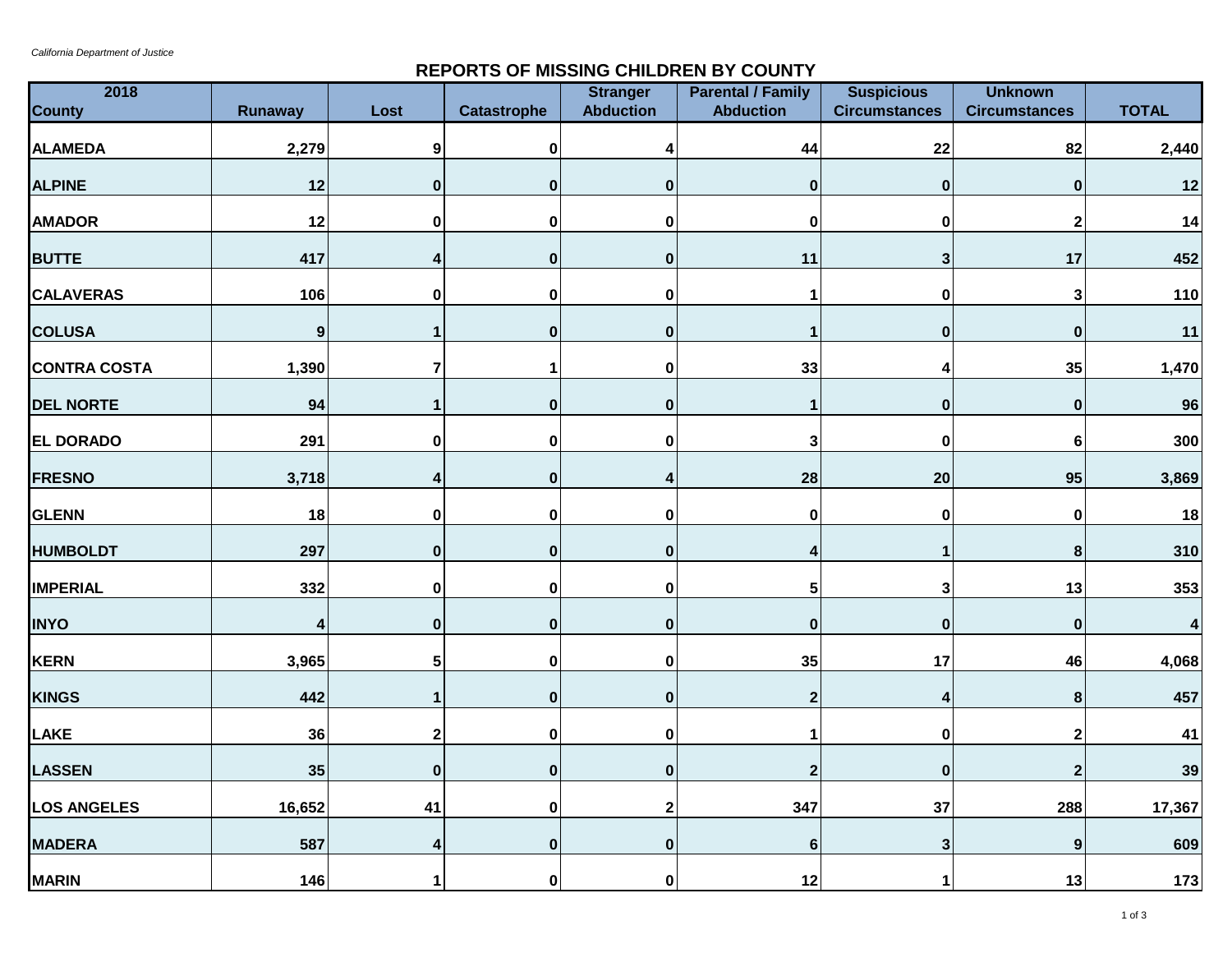## **REPORTS OF MISSING CHILDREN BY COUNTY**

| 2018<br><b>County</b>  | <b>Runaway</b> | Lost        | <b>Catastrophe</b> | <b>Stranger</b><br><b>Abduction</b> | <b>Parental / Family</b><br><b>Abduction</b> | <b>Suspicious</b><br><b>Circumstances</b> | <b>Unknown</b><br><b>Circumstances</b> | <b>TOTAL</b> |
|------------------------|----------------|-------------|--------------------|-------------------------------------|----------------------------------------------|-------------------------------------------|----------------------------------------|--------------|
| <b>MARIPOSA</b>        | 64             |             | $\mathbf 0$        | $\bf{0}$                            | $\bf{0}$                                     | $\mathbf 0$                               | 9                                      | 74           |
| <b>MENDOCINO</b>       | 203            | 0           | $\mathbf{2}$       | 0                                   |                                              | $\pmb{0}$                                 |                                        | 208          |
| <b>MERCED</b>          | 1,294          | $\mathbf 0$ | $\mathbf 0$        | $\bf{0}$                            | $\overline{7}$                               | $\mathbf{2}$                              | 18                                     | 1,321        |
| <b>MODOC</b>           | 11             | 0           | 0                  | 0                                   | 0                                            | $\pmb{0}$                                 | 1                                      | 12           |
| <b>MONO</b>            | 18             | $\mathbf 0$ | $\mathbf 0$        | $\bf{0}$                            | $\mathbf 0$                                  | $\pmb{0}$                                 | $\bf{0}$                               | 18           |
| <b>MONTEREY</b>        | 645            | 7           | $\bf{0}$           | $\pmb{0}$                           | 3                                            | $\bf 6$                                   | 21                                     | 682          |
| <b>NAPA</b>            | 82             | $\mathbf 0$ | $\pmb{0}$          | $\bf{0}$                            | $\mathbf 0$                                  | $\pmb{0}$                                 | $\overline{2}$                         | 84           |
| <b>NEVADA</b>          | 127            | 1           | 0                  | 0                                   | $\bf{0}$                                     |                                           | Δ                                      | 133          |
| <b>ORANGE</b>          | 4,352          | 30          | $\mathbf 0$        | 3                                   | 54                                           | 4                                         | 90                                     | 4,533        |
| <b>PLACER</b>          | 466            | 9           | $\mathbf 0$        | $\mathbf 0$                         | 1                                            | $\mathbf 2$                               | 37                                     | 515          |
| <b>PLUMAS</b>          | 10             | $\pmb{0}$   | $\mathbf{0}$       | $\pmb{0}$                           | $\mathbf 0$                                  | $\mathbf 0$                               | 1                                      | 11           |
| <b>RIVERSIDE</b>       | 4,332          | 3           | 1                  | $\mathbf 2$                         | 50                                           | $\mathbf 2$                               | 18                                     | 4,408        |
| <b>SACRAMENTO</b>      | 7,792          | 15          | $\mathbf{0}$       | $\mathbf 0$                         | 46                                           | 11                                        | 63                                     | 7,927        |
| <b>SAN BENITO</b>      | 51             | 0           | $\mathbf 0$        | 0                                   | 1                                            | 1                                         | 1                                      | 54           |
| <b>SAN BERNARDINO</b>  | 3,650          | 16          | $\bf{0}$           | 4                                   | 467                                          | 23                                        | 88                                     | 4,248        |
| <b>SAN DIEGO</b>       | 3,744          | 11          | $\mathbf 0$        | 0                                   | 80                                           | 21                                        | 61                                     | 3,917        |
| <b>SAN FRANCISCO</b>   | 987            | 3           | $\bf{0}$           | $\pmb{0}$                           | 15                                           | 1                                         | 8                                      | 1,014        |
| <b>SAN JOAQUIN</b>     | 1,802          | 2           | $\mathbf 0$        | $\mathbf{2}$                        | 21                                           | 12                                        | 53                                     | 1,892        |
| <b>SAN LUIS OBISPO</b> | 562            | 3           | $\pmb{0}$          | $\pmb{0}$                           |                                              | 4                                         | 12                                     | 582          |
| <b>SAN MATEO</b>       | 691            | 5           | $\mathbf 0$        | $\mathbf 0$                         | $10$                                         | $5\phantom{.0}$                           | 11                                     | 722          |
| <b>SANTA BARBARA</b>   | 1,163          | 10          | $6\phantom{1}$     | $\mathbf{0}$                        | $6\vert$                                     | $\boldsymbol{9}$                          | 22                                     | 1,216        |